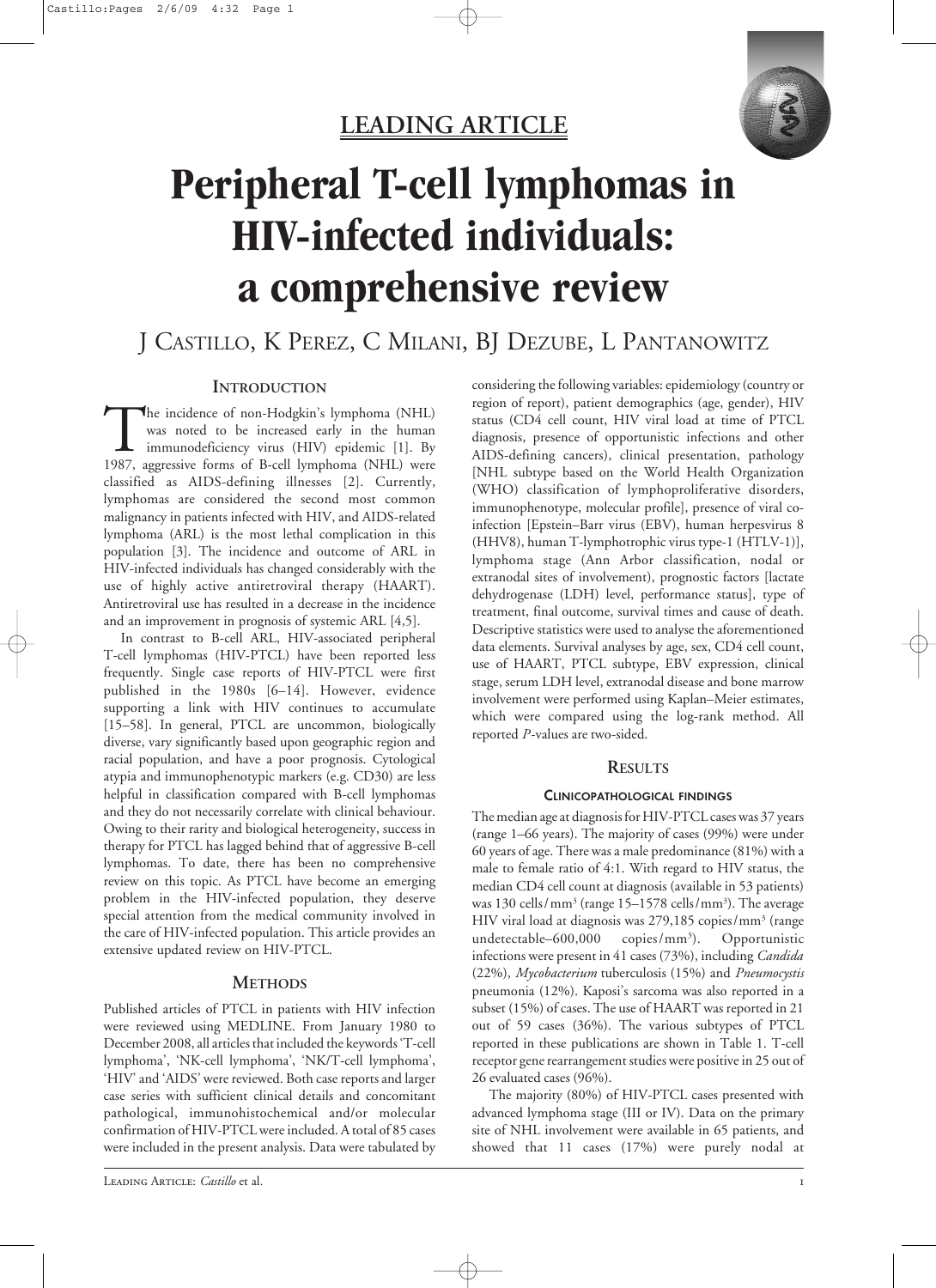| Table 1: Subtypes of published HIV-associated peripheral T-cell lymphoma (PTCL) |                        |            |  |  |
|---------------------------------------------------------------------------------|------------------------|------------|--|--|
| <b>PTCL</b> subtype                                                             | Number of cases        | Percentage |  |  |
| PTCL unspecified (PTCL-U)                                                       | 36                     | 42         |  |  |
| Anaplastic large cell lymphoma (ALCL)                                           | 24                     | 28         |  |  |
| NK/T-cell lymphoma (NKTCL)                                                      | 6                      | 7          |  |  |
| T-cell primary central nervous system lymphoma (PCNSL)                          | 6                      | 7          |  |  |
| Adult T-cell leukaemia/lymphoma (ATLL)                                          | $\overline{A}$         | 5          |  |  |
| Angioimmunoblastic T-cell lymphoma (AITL)                                       | $\boldsymbol{\Lambda}$ | 5          |  |  |
| T-cell primary effusion lymphoma (PEL)                                          | 3                      | ⊿          |  |  |
| Enteropathy-like T-cell lymphoma (ELTL)                                         |                        |            |  |  |
| Subcutaneous panniculitis-like T-cell lymphoma (SPTCL)                          |                        |            |  |  |

presentation while 54 (83%) had extranodal involvement. The most common extranodal sites of involvement included bone marrow (31%), head and neck (23%), lungs (15%), gastrointestinal tract (14%), skin (9%) and CNS (9%). Other extranodal sites noted were muscle, bone, kidneys, heart and the adrenal glands (Figure 1). Serum LDH levels reported in 16 cases showed an average level of 684 mg/dl (range 155–5635 mg/dl). Performance status was reported in only two cases.

## **VIRAL CO-INFECTION**

EBV expression was detected in 21 of 36 (58%) reported cases in which infection for EBV was investigated. Methods to detect EBV were immunohistochemistry for LMP1 (50%), EBV-encoded RNA (EBER) *in situ* hybridisation (38%) and a PCR technique (12%). The presence of HHV8 was evaluated in eight cases, only three (62%) of which were positive. These three HHV8-associated NHL were all T-cell primary effusion lymphomas (two classic and one solid variant PEL), although T-cell receptor rearrangement was demonstrated in only one of the three cases (33%). HTLV-1 was found in three of the four adult T-cell leukaemia/lymphoma (ATLL) cases (75%). The single ATLL case that was negative for HTLV-1 expressed HIV genome in lymphoma cells.

## **THERAPY AND OUTCOME**

Data on therapy were available in 80 cases. Chemotherapy alone was used in 40 cases (50%), radiotherapy alone in five (6%), chemoradiotherapy in four (5%), and three(4%) patients underwent surgery. As many as 26 (33%) patients did not appear to receive any form of therapy (in only five cases therapy was not specified). Of the 50 individuals who had chemotherapy alone, 27 (68%) received CHOP-like regimens (i.e. containing cyclophosphamide, doxorubicin, vincristine and prednisone). Outcome data were available in 69 cases and showed that 51 (74%) patients died,

with a median survival time of 6 months (Figure 2). Causes of death in persons with HIV-PTCL included lymphoma progression in 18 cases (41%), opportunistic infections in 11  $(25%)$ , other infectious complications in 11  $(25%)$  and multiorgan failure in four (9%) patients.

## **SURVIVAL ANALYSIS RESULTS**

In the survival analysis by PTCL subtype, PTCL-unspecified (PTCL-U) cases had the longest median survival at 9 months, followed by anaplastic large cell lymphoma (ALCL) at 6 months and primary CNS lymphoma (PCNSL) at 2.5 months. The shortest median survival time was observed in NK/T-cell lymphoma (NKTCL) cases at 1.5 months (Figure 3). The use of HAART and the presence of EBV co-infection in tumour cells were associated with improved survival (Figures 4 and 5, respectively). Advanced stage was associated with a worse survival (Figure 6). Age, sex, CD4 cell count, extranodal disease, LDH level and bone marrow involvement did not appear to be associated with survival in this analysis, although a trend towards a worse survival was observed for CD4 cell count less than 50 cells/mm<sup>3</sup> and a diagnosis of PCNSL (Table 2).



**Figure 1:** HIV-associated anaplastic large cell lymphoma **Figure 2:** Overall survival for 69 cases of HIV-PTCL involvement of (A) the myocardium and (B) kidney. Reproduced with kind permission from [87].

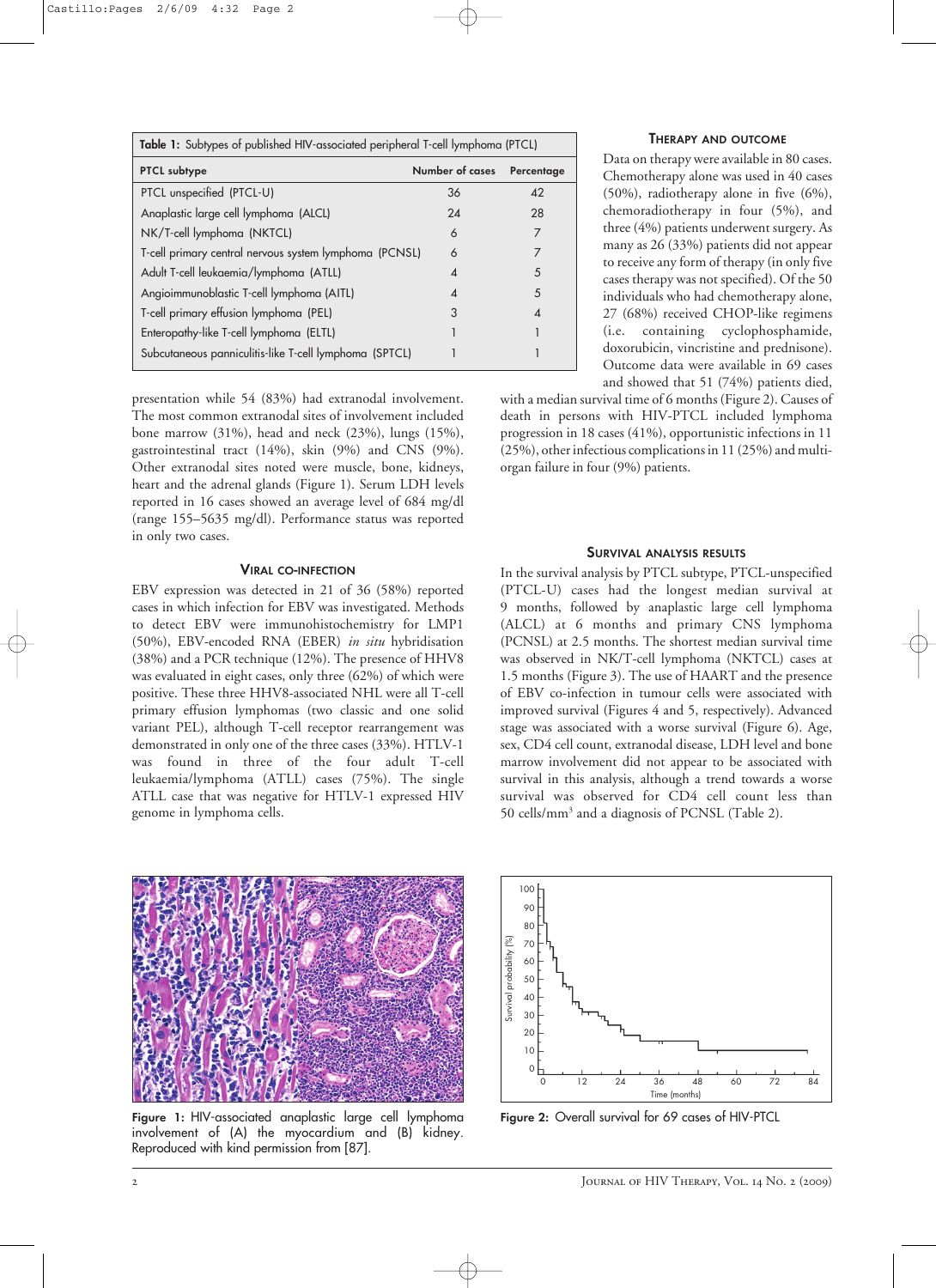

**Figure 3:** Overall survival by lymphoma subtype in 69 cases of HIV-PTCL



**Figure 4:** Overall survival by use of HAART in 59 cases of HIV-PTCL

## **DISCUSSION**

## **EPIDEMIOLOGY**

Early registry data demonstrated that the risk of developing B-cell NHL was markedly increased in AIDS patients when compared to the general population [59]. Certain lymphomas, such as primary CNS lymphoma, were associated with a particularly high risk in AIDS patients [60]. The relative risk (RR) of developing HIV-PTCL is similarly increased [relative risk (RR): 15; 95% confidence interval (CI): 10–21.7] when compared with the general population [61]. In this USA-based study, in which data were gathered from 11 states or metropolitan areas between 1978 and 1996, of the 6788 cases of ARL identified, 96 (1.4%) were of T-cell origin [61]. Although these researchers showed that the RR was increased for all PTCL subtypes, they reported a particularly increased incidence of ATLL. ATLL has a strong relationship to HTLV-1, and is usually endemic in areas of Japan, the Caribbean, South America and Africa [62]. However, geographic data and HTLV-1 serology status in this study were not reported. Most available epidemiological data are retrospective and potentially underpowered. The exact incidence of HIV-PTCL may thus be underreported, partly confounded also by the known difficulty in diagnosing and classifying this group of lymphomas.



**Figure 5:** Overall survival by EBV status in 31 cases of HIV-PTCL



**Figure 6:** Overall survival by clinical stage in 63 cases of HIV-PTCL

## **PATHOGENESIS**

Failure to prove the presence of HIV genome or associated proteins in transformed B-cells by different methods does not support a direct role of HIV in the pathogenesis of most ARL [63]. Current evidence indicates that HIV probably contributes indirectly to lymphomagenesis, through immunological derangements and chronic antigenic stimulation. Oncoviruses are associated with approximately half of systemic ARL [64], implying that other mechanisms (i.e. viral oncogenes) may also play an important role in AIDS lymphomagenesis. Shiramizu and colleagues [65] reported four cases of non-B-cell ARL in which HIV p24 was detected in transformed T-cells. Others have also reported finding the HIV genome in tumour cells in ATLL [15] and NKTCL [22]. This suggests that HIV may play a more direct role in the pathogenesis of HIV-PTCL.

EBV is a well-known oncovirus associated with several lymphoproliferative disorders. Particular PTCL subtypes, such as angioimmunoblastic T-cell lymphoma (AITL) and NKTCL seem to have a strong association with EBV infection [66]. In a previous report, EBV was present in 78% of HIV-PTCL, including cutaneous T-cell lymphoma (CTCL) [67]. The role of EBV in this setting is incompletely understood, but seems to be related to selective immunosuppression and cytokine dysregulation via infection of B- and T-cells [68]. There is accumulating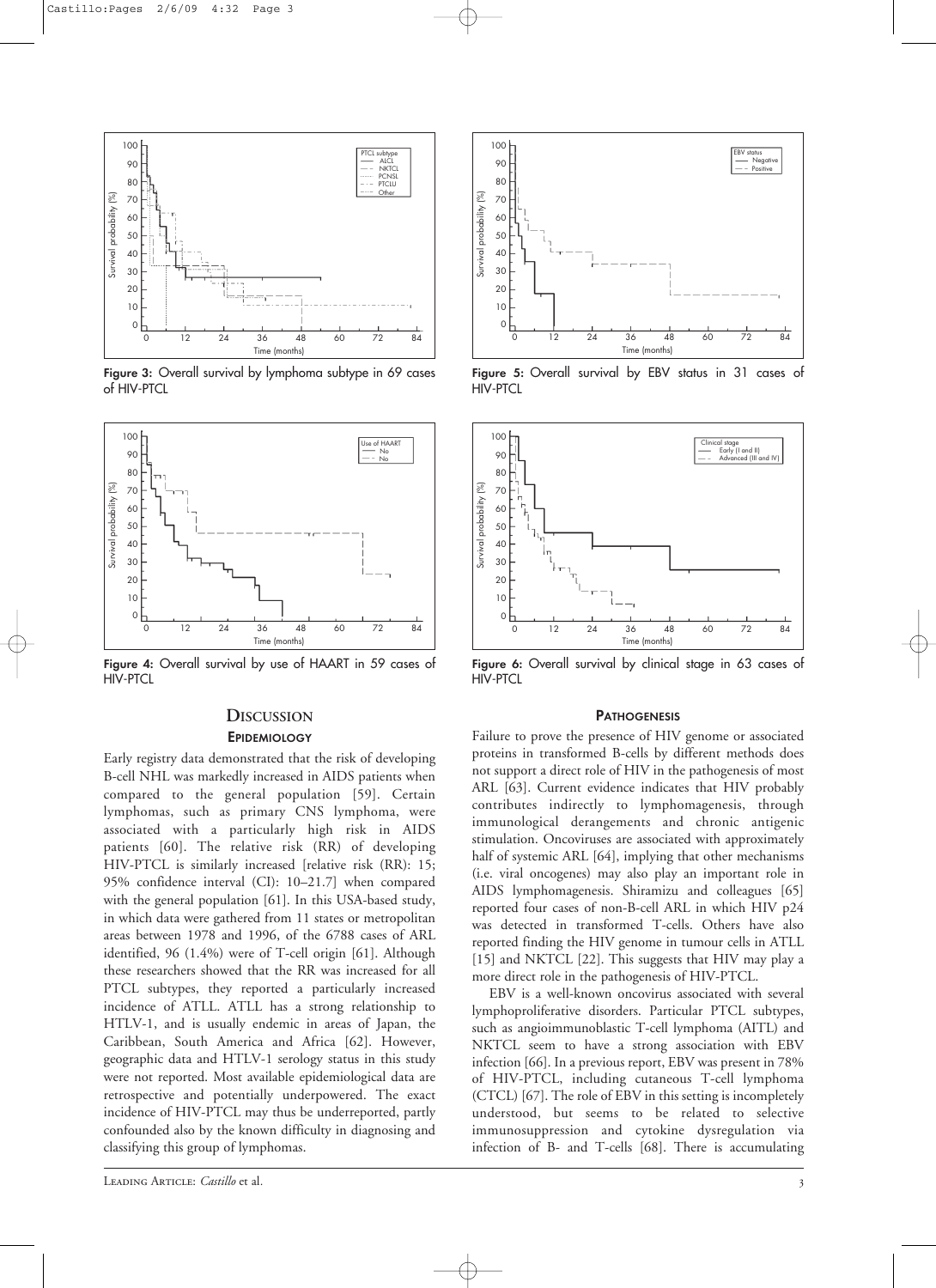| Table 2: Univariate analysis of clinicopathological factors in HIV-associated PTCL |         |              |                          |  |
|------------------------------------------------------------------------------------|---------|--------------|--------------------------|--|
| Factor                                                                             | P-value | Hazard ratio | 95% confidence intervals |  |
| Age $>60$ years                                                                    | 0.04    | 0.005        | $< 0.001 - 0.74$         |  |
| Male gender                                                                        | 0.24    | 1.72         | $0.7 - 4.21$             |  |
| CD4 cell count $<$ 50 cells/mm <sup>3</sup>                                        | 0.07    | 0.47         | $0.20 - 1.06$            |  |
| Diagnosis of PCNSL                                                                 | 0.06    | 0.22         | $0.04 - 1.09$            |  |
| Use of HAART                                                                       | 0.03    | 2.25         | $1.09 - 4.64$            |  |
| <b>EBV</b> positivity                                                              | 0.04    | 2.77         | $1.03 - 7.46$            |  |
| Advanced lymphoma stage                                                            | 0.04    | 0.5          | $0.26 - 0.98$            |  |
| Extranodal disease                                                                 | 0.74    | 1.2          | $0.42 - 3.45$            |  |
| Elevated LDH level                                                                 | 0.17    | 0.38         | $0.09 - 1.55$            |  |
| Bone marrow involvement                                                            | 0.72    | 0.85         | $0.36 - 2.04$            |  |

evidence that HHV8 is directly lymphomagenic. HHV8 encoded products such as LANA1 and viral IL-6 have been shown to inactivate p53 transcriptional activity, cause chemokine derangements and promote angiogenesis [69]. Like B-cell PEL, all cases of T-cell PEL in the present study were reported to be positive for HHV8 [25, 33]. HTLV-1 and HTLV-II co-infection have also been reported in patients with HIV-PTCL and in a few of these cases, the viral genome was found in lymphoma cells of HIV-ATLL and CTCL [7,12,70].

## **PATHOLOGY**

The WHO lymphoma classification [71] divides ARL into three categories: (1) lymphomas also occurring in immunocompetent patients, like PTCL; (2) lymphomas occurring more specifically in HIV-positive patients, like PEL of T-cell immunophenotype; and (3) lymphomas also occurring in other immunodeficiency states. Based upon our review of the available literature, a wide variety of mature PTCL of unspecified and specified subtypes have been documented in HIV-infected persons (Table 1). PTCL-U was the most common subtype of HIV-PTCL encountered in our review. Even in the HIV-negative population, PTCL-U represents the largest PTCL subtype in North America. PTCL-U includes a heterogeneous group of T-cell NHL, with multiple morphologies, and a poor outcome using standard chemotherapy. ALCL appear to represent 28% of all HIV-PTCL reported to date. These lymphomas are identified by a highly pleomorphic appearance, propensity to invade lymph node sinuses, and exhibit uniform expression of CD30 (Ki-1) on lymphoma cells. ALK-negative cases are known to present at an older age with advanced stage, elevated LDH, frequent B symptoms, and extranodal involvement. While T-cell PCNSL and T-cell PEL were identified in our review of the literature, these subtypes are relatively rare when compared with their B-cell counterparts that are commonly seen in HIV-positive individuals. Extranodal NKTCL are EBV-associated CD56-positive lymphomas that demonstrate angiocentric invasion, vascular destruction, and necrosis. Despite frequent localised disease to nasal and extranasal sites (e.g. skin, soft tissue, gastrointestinal tract and testis) NKTCL are aggressive lymphomas. Distinguishing AITL from PTCL-U is difficult. Pathological features favouring AITL include prominent vascularisation by arborising venules, expansion of follicular dendritic cell networks, and the identification of CD10 as phenotypic marker of neoplastic T-cells. Other uncommon PTCL seen in the HIV population include ATLL, enteropathy-like T-cell lymphoma (ELTL) and subcutaneous panniculitislike T-cell lymphoma (SPTCL) **(AQ: OK to change abbreviation??)**. ELTCL usually complicate an established history of gluten-sensitive enteropathy or occur even following a short history of coeliac disease and/or dermatitis herpetiformis.

ATLL, associated with infection by HTLV-1, frequently contains malignant cells with a distinct cloverleaf appearance. SPTCL is the least well-defined and rarest subtype of PTCL. Many aggressive B-cell NHL seen in HIV patients, especially those with plasmacytic differentiation, often lack CD20 and exhibit aberrant T-cell antigen expression [72]. These lymphomas may falsely lead to an impression of T-cell lymphoma, and could thereby skew the published data reported.

## **CLINICAL FEATURES**

In one case series of HIV-PTCL [73], individuals more frequently affected were found to be younger men (median age 33 years) with a CD4 cell count of 101 cells/mm3 . Our results were very similar, as the majority of cases included in our review were also male patients with a median age of 37 years and comparable low median CD4 cell count (130 cells/mm<sup>3</sup>). A South American case series also reports similar results [74], with 78% of their HIV-positive cases being male, with a median age of 36 years and CD4 cell count of 124 cells/mm3 . The majority of cases in our review and these other series [59,60] present with B symptoms and were classified as stage IV. Reported sites of extranodal involvement include, in order of frequency, bone marrow, head and neck region, lungs, gastrointestinal tract, skin and CNS.

#### **THERAPY**

CHOP-type chemotherapy has been the mainstay of therapy for PTCL. In the present study, most patients were treated with CHOP-like regimens. Generally, treatment approaches are similar among the PTCL subtypes. One exception is limited-stage nasal NKTCL, where involved-field radiation without chemotherapy appears to be the key treatment modality. Patients with more widespread PTCL may be treated with a combination of chemotherapeutic agents, including anthracycline-based regimens, which carry variable response rates and high rates of relapse [75]. NKTCL nasal type, for example, appears to have an inherent resistance to conventional systemic therapy that may be related to expression of P-glycoprotein resulting in multidrug resistance. Because both local and systemic relapse remain problematic, new therapeutic approaches are needed.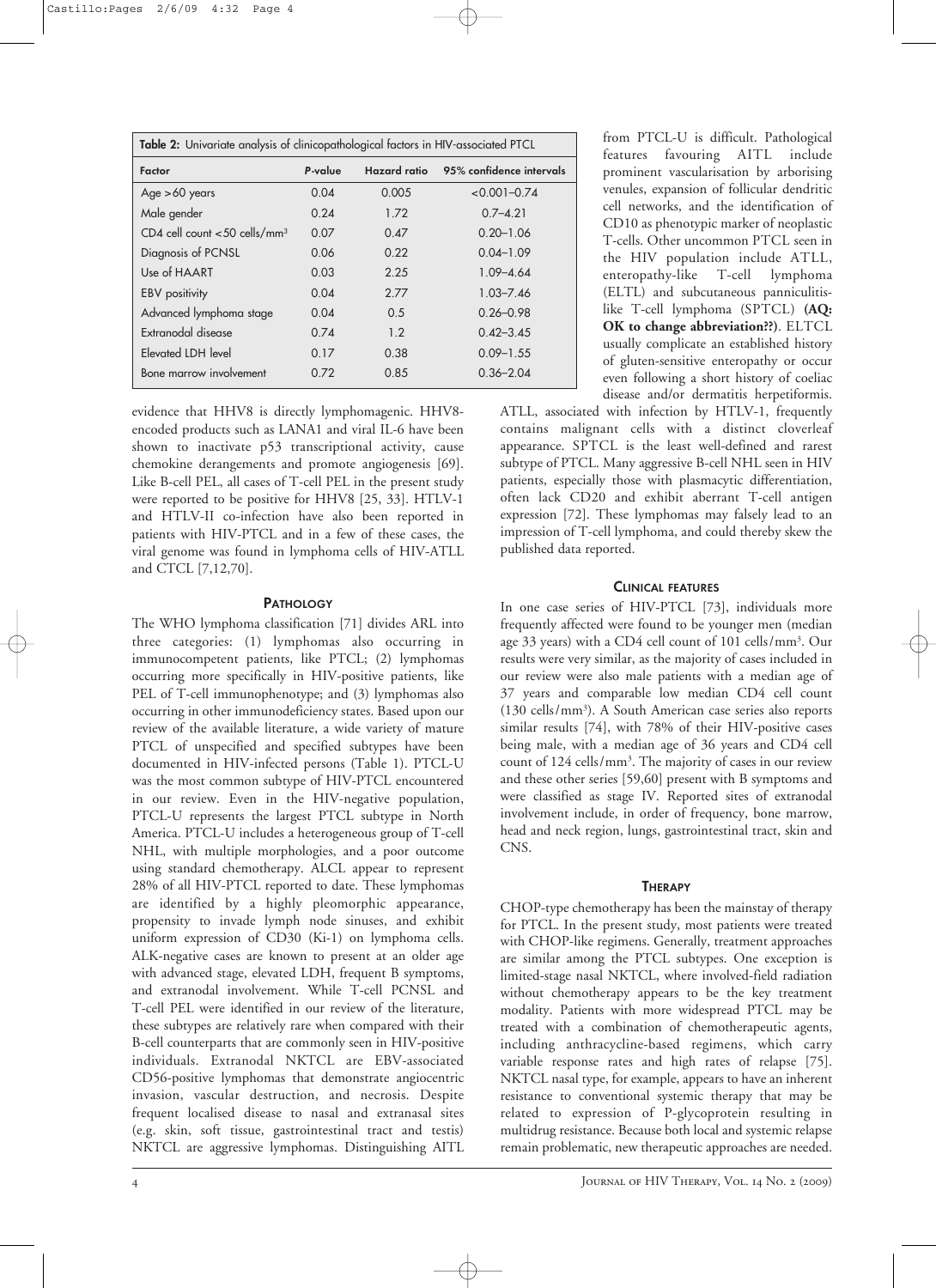Moreover, ARL in general also tend to have an aggressive clinical course and poor prognosis [76]. Combination chemotherapy with concurrent or delayed HAART has shown to be of benefit in ARL [77] demonstrating, almost uniformly, a benefit in overall survival at the cost of increasing the toxicity in patients with severe immunodeficiency. Further study is needed, including the role of high-dose chemotherapy, stem-cell transplant and novel treatment approaches (e.g. nucleoside analogues, histone deacetylase inhibitor, and immunotherapy) in HIV-PTCL.

## **PROGNOSIS**

In general, the prognosis for most B-cell ARL has improved considerably in the post-HAART era [78,79]. With the notable exception of ALK-positive ALCL, the outcome for PTCL despite therapy has been uniformly disappointing. Our review shows that up to 72% of patients diagnosed with HIV-PTCL died, with a median survival time of only 6 months. The shortest median survival times were observed with PCNSL and NKTCL cases. Most individuals died because of lymphoma progression or infection. Attempts have been made to define biologically distinct subgroups of PTCL based upon clinical, biological and molecular prognostic factors. The International Prognostic Index (IPI) score is a prognostic tool widely used to risk-stratify aggressive B-cell lymphomas by utilising age, LDH level, clinical stage, performance status and extranodal involvement as prognostic factors [80]. A recent prospective study validated the IPI score as a prognostic tool in ARL [81], and a smaller retrospective study validated its prognostic value in PTCL [82]. While most of the patients in our study presented with advanced AIDS, the prognostic value of a low CD4 cell count remains debatable [83]. A Prognostic Index for PTCL-U (PIT) score has been validated in immunocompetent patients. The PIT score uses age, performance status, LDH levels and bone marrow involvement as prognostic factors [84]. Unfortunately, the paucity of data on LDH level and performance status in the present review did not permit us to evaluate the PIT score in HIV-PTCL.

Data from our survival analysis demonstrated that the use of HAART and the presence of EBV co-infection in tumour cells were associated with improved survival of HIV-PTCL. The beneficial use of HAART on survival of patients for B-cell ARL is well known [78]. However, the overall survival for HIV-PTCL continues to be poor, at 6 months. Although the present study shows an association between EBV-positive status and improved prognosis in HIV-PTCL (9 versus 1.5 months; *P*=0.04), there are equivocal data on the role of EBV status as a prognostic factor in PTCL. Dupuis and colleagues [85] showed in a retrospective study that EBV in lymphoma cells was associated with worse prognosis in patients with nodal PTCL. On the other hand, Lee and colleagues [86] did not find an association between EBV positivity and survival in Korean AITL patients. Potential explanations for our findings include a selection bias of cases, site specific and subtype of NHL, and type of EBV latency expression. Although the univariate analysis showed age older than 60 as a poor prognostic indicator, only one patient in our series was actually older than 60, thus limiting further conclusions. Finally, in the multivariate analysis, only 23 cases had usable data and no variables were retained in the model. Therefore, further research is warranted to identify reliable prognostic factors in HIV-PTCL.

## **CONCLUSION**

Compared to B-cell ARL, there is a paucity of literature on HIV-PTCL. HIV-PTCL appears to be a highly aggressive disease developing mainly in males with AIDS. Mechanisms of lymphomagenesis in this heterogeneous group of ARL differ from those responsible for B-cell lymphomas and include race, geography and novel oncoviruses (e.g. HTLV-I). Although PTCL in this setting is associated with chemotherapy resistance and poor survival, the role of HAART is promising. Further research is needed to improve the diagnostic, prognostic and therapeutic approaches for HIV-PTCL.

## **REFERENCES**

- 1. Revision of the case definition of acquired immunodeficiency syndrome for national reporting–United States. Centers for Disease Control, Department of Health and Human Services. *Ann Intern Med*, 1985, **103**, 402–403.
- 2. Ambinder R. HIV-associated malignancies. In: *Clinical Oncology* (Abeloff M, ed.) Churchill Livingstone, 2004, pp2652–2656.
- 3. Biggar R. The epidemiology of malignancies in HIV/AIDS. In: A*IDS-Related Cancers and Their Treatment* (Feigal EG, Levine AM, Biggar RJ, eds), Marcel Dekker, New York, 2000, pp25–28.
- 4. Besson C, Goubar A, Gabarre J *et al*. Changes in AIDS-related lymphoma since the era of highly active antiretroviral therapy. *Blood*, 2001, **98**, 2339–2344.
- 5. Kirk O, Pedersen C, Cozzi-Lepri A *et al*. Non-Hodgkin lymphoma in HIV-infected patients in the era of highly active antiretroviral therapy. *Blood*, 2001, **98**, 3406–3412.
- 6. Sabatini MT, Patel K, Hirschman R. Kaposi's sarcoma and T-cell lymphoma in an immunodeficient woman: a case report. *AIDS Res*, 1983, **1**, 135–137.
- 7. Kobayashi, M, Yoshimoto S, Fujishita M *et al*. HTLV-positive T-cell lymphoma/leukaemia in an AIDS patient. *Lancet*, 1984, **1**, 1361–1362.
- 8. Howard MR, McVerry BA. T-cell lymphoma in a haemophiliac positive for antibody to HIV. *Br J Haematol*, 1987, **67**, 115.
- 9. Nasr SA, Brynes RK, Garrison CP *et al*. Peripheral T-cell lymphoma in a patient with acquired immune deficiency syndrome. *Cancer*, 1988, **61**, 947–951.
- 10. Sternlieb J, Mintzer D, Kwa D, *et al*. Peripheral T-cell lymphoma in a patient with the acquired immunodeficiency syndrome. *Am J Med*, 1988, **85**, 445.
- 11. Lust JA, Banks PM, Hooper WC *et al*. T-cell non-Hodgkin lymphoma in human immunodeficiency virus-1-infected individuals. *Am J Hematol*, 1989, **31**, 181–187.
- 12. Shibata D, Brynes RK, Rabinowitz A *et al*. Human T-cell lymphotropic virus type I (HTLV-I)-associated adult T-cell leukemialymphoma in a patient infected with human immunodeficiency virus type 1 (HIV-1). *Ann Intern Med*, 1989, **111**, 871–875.
- 13. Gold JE, Ghali V, Gold S *et al*. Angiocentric immunoproliferative lesion/T-cell non-Hodgkin's lymphoma and the acquired immune deficiency syndrome: a case report and review of the literature. *Cancer*, 1990, **66**, 2407–2413.
- 14. Shorrock K, Ellis IO, Finch RG. T-cell lymphoma associated with human immunodeficiency virus (HIV) infection. *Histopathology,* 1990, **16**, 189–191.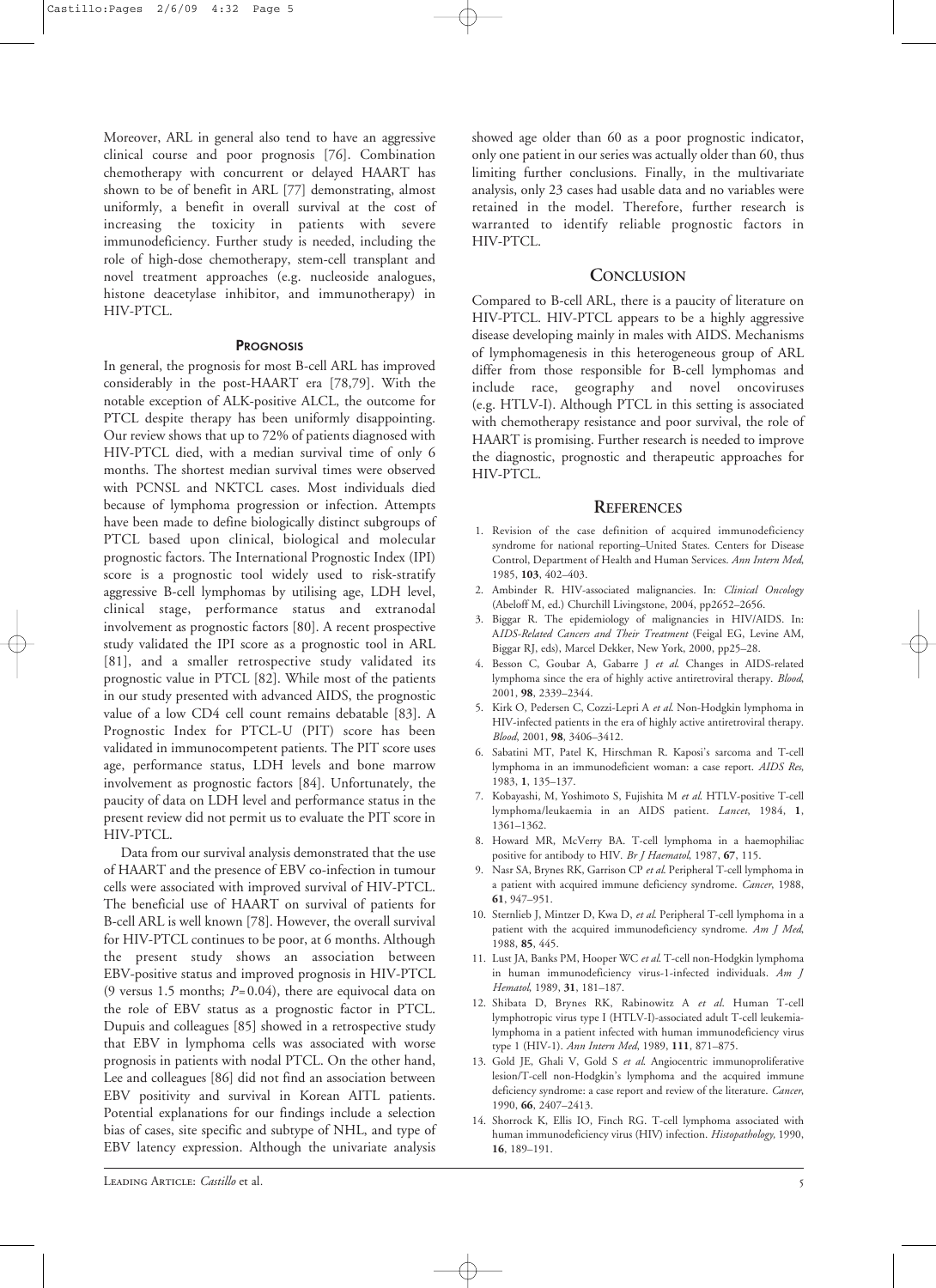- 15. Herndier BG, Shiramizu BT, Jewett NE *et al*. Acquired immunodeficiency syndrome-associated T-cell lymphoma: evidence for human immunodeficiency virus type 1-associated T-cell transformation. *Blood*, 1992, **79**, 1768–1774.
- 16. Oh SC, Choi CW, Kim BS *et al*. NK/T-cell lymphoma associated with Epstein-Barr virus in a patient infected with human immunodeficiency virus: an autopsy case. *Int J Hematol*, 2004, **79**, 480–483.
- 17. Thomas JA, Cotter F, Hanby AM *et al*, Epstein-Barr virus-related oral T-cell lymphoma associated with human immunodeficiency virus immunosuppression. *Blood*, 1993, **81**, 3350–3356.
- 18. Chadburn A, Cesarman E, Jagirdar J *et al*. CD30 (Ki-1) positive anaplastic large cell lymphomas in individuals infected with the human immunodeficiency virus. *Cancer*, 1993, **72**, 3078–3090.
- 19. Aydin F, Bartholomew PM, Vinson DG. Primary T-cell lymphoma of the brain in a patient at advanced stage of acquired immunodeficiency syndrome. *Arch Pathol Lab Med*, 1998, **122**, 361–365.
- 20. D'Souza GA, Sunad R, Rajagopalan N *et al*. NK/T-cell lymphoma in AIDS. *J Assoc Physicians India*, 2006, **54**, 890–892.
- 21. Canioni D, Arnulf B, Asso-Bonnet M *et al*. Nasal natural killer lymphoma associated with Epstein-Barr virus in a patient infected with human immunodeficiency virus. *Arch Pathol Lab Med*, 2001, **125**, 660–662.
- 22. Cornfield DB, Papiez JS, Lynch JT *et al*. Natural killer-like T-cell lymphoma of the parotid in a patient infected with human immunodeficiency virus. *Arch Pathol Lab Med*, 2002, **126**, 738–741.
- 23. Joseph LD, Panicker VK, Prathiba D *et al*., Subcutaneous panniculitis-like T cell lymphoma in a HIV positive patient. *J Assoc Physicians India*, 2005, **53**, 314–316.
- 24. Tisdale G, Mahadevan A, Matthews RH. T-cell lymphoma of the rectum in a patient with AIDS and hepatitis C: a case report and discussion. *Oncologist*, 2005, **10**, 292–298.
- 25. Coupland SE, Charlotte F, Mansour G *et al*. HHV-8-associated T-cell lymphoma in a lymph node with concurrent peritoneal effusion in an HIV-positive man. *Am J Surg Pathol*, 2005, **29**, 647–652.
- 26. Merchant SH, Viswanatha DS, Zumwalt RE, *et al*. Epstein-Barr virus-associated intravascular large T-cell lymphoma presenting as acute renal failure in a patient with acquired immune deficiency syndrome. *Hum Pathol*, 2003, **34**, 950–954.
- 27. Vassallo J, Andrade LA, Pedro RJ *et al*. Peripheral T-cell lymphoma in HIV-positive patients. *Rev Paul Med*, 1993, **111**, 427–429.
- 28. Arber DA, Chang KL,Weiss LM. Peripheral T-cell lymphoma with Toutonlike tumor giant cells associated with HIV infection: report of two cases. *Am J Surg Pathol*, 1999, **23**, 519–522.
- 29. Ruco, LP, Di Napoli A, Pilozzi E *et al*. Peripheral T cell lymphoma with cytotoxic phenotype: an emerging disease in HIV-infected patients? *AIDS Res Hum Retroviruses*, 2004, **20**, 129–133.
- 30. Baschinsky DY, Weidner N, Baker PB *et al*. Primary hepatic anaplastic large-cell lymphoma of T-cell phenotype in acquired immunodeficiency syndrome: a report of an autopsy case and review of the literature. *Am J Gastroenterol*, 2001, **96**, 227–232.
- 31. Bindal AK, Blisard KS, Melin-Aldama H *et al*. Primary T-cell lymphoma of the brain in acquired immunodeficiency syndrome: case report. *J Neurooncol*, 1997, **31**, 267–271.
- 32. Bozner P, Elkhalifa MY. Anaplastic large cell lymphoma of T-cell phenotype in acquired immunodeficiency syndrome. *South Med J*, 1997, **90**, 559–566.
- 33. Brimo F, Michel RP, Khetani K *et al*. Primary effusion lymphoma: a series of four cases and review of the literature with emphasis on cytomorphologic and immunocytochemical differential diagnosis. *Cancer*, 2007, **111**, 224–233.
- 34. Gonzalez-Clemente JM, Ribera JM, Campo E, *et al*. Ki-1+ anaplastic large-cell lymphoma of T-cell origin in an HIV-infected patient. *AIDS,* 1991 **5**, 751–755.
- 35. Diekman MJ, Bresser P, Noorduyn LA *et al*. Spontaneous regression of Ki-1 positive T-cell non-Hodgkin's lymphoma in a patient with HIV infection. *Br J Haematol*, 1992, **82**, 477–478.
- 36. Colebunders R, Mertens V, Blot K *et al*. Pulmonary T-cell lymphoma in a patient with the acquired immunodeficiency syndrome. *Clin Infect Dis*, 1993, **16**, 188.
- 37. Hicks MJ, Flaitz CM, Nichols CM *et al*. Intraoral presentation of anaplastic large-cell Ki-1 lymphoma in association with HIV infection. *Oral Surg Oral Med Oral Pathol*, 1993, **76**, 73–81.
- 38. Piira TA, Ries K, Kjeldsberg CR *et al*. Anaplastic large-cell lymphoma presenting primarily in bone in a patient with AIDS. *Hematol Pathol*, 1994, **8**, 111–116.
- 39. Kohler CA, Gonzalez-Ayala E, Rowley P *et al*. Primary pulmonary T-cell lymphoma associated with AIDS: the syndrome of the indolent pulmonary mass lesion. *Am J Med*, 1995, **99**, 324–326.
- 40. Willard CC, Foss RD, Hobbs TJ *et al*. Primary anaplastic large cell (KI-1 positive) lymphoma of the mandible as the initial manifestation of acquired immunodeficiency syndrome in a pediatric patient. *Oral Surg Oral Med Oral Pathol Oral Radiol Endod*, 1995, **80**, 67–70.
- 41. Chow DC, Bleikh SH, Eickhoff L *et al*. Primary esophageal lymphoma in AIDS presenting as a nonhealing esophageal ulcer. *Am J Gastroenterol*, 1996, **91**, 602–603.
- 42. Helfend LK, Finkle HI, Freedman HM. Angiocentric T-cell lymphoma of the tonsil: a case report. *Ear Nose Throat J*, 1996, **75**, 309–311.
- 43. Nosari A, Cantoni S, Oreste P *et al*. Anaplastic large cell (CD30/Ki-1+) lymphoma in HIV+ patients: clinical and pathological findings in a group of ten patients. *Br J Haematol*, 1996, **95**, 508–512.
- 44. Embil JM, Halliday WC, Nath A. Primary cerebellar T-cell lymphoma with acquired immunodeficiency syndrome. *J Neurovirol*, 1997, **3**, 229–232.
- 45. Hamed KA, Hoffman MS. Primary esophageal lymphoma in AIDS. *AIDS Patient Care STDS*, 1998, **12**, 5–9.
- 46. Burke AP, Andriko JA, Virmani R, Anaplastic large cell lymphoma (CD 30+), T-phenotype, in the heart of an HIV-positive man. *Cardiovasc Pathol*, 2000, **9**, 49–52.
- 47. Fatkenheuer G, Hell K, Roers A *et al*. Spontaneous regression of HIV associated T-cell non-Hodgkin's lymphoma with highly active antiretroviral therapy. *Eur J Med Res*, 2000, **5**, 236–40.
- 48. Jhala DN, Medeiros LJ, Lopez-Terrada D *et al*. Neutrophil-rich anaplastic large cell lymphoma of T-cell lineage. A report of two cases arising in HIV-positive patients. *Am J Clin Pathol*, 2000, **114**, 478–82.
- 49. Kottilil S, Fram R, Cortez K *et al*. Hypercalcemia and T-cell lymphoma with acquired immunodeficiency syndrome: occurrence without human T-cell leukemia virus-I. *South Med J*, 2000, **93**, 894–897.
- 50. Rush WL, Andriko JA, Taubenberger JK *et al*. Primary anaplastic large cell lymphoma of the lung: a clinicopathologic study of five patients. *Mod Pathol*, 2000, **13**, 1285–1292.
- 51. Chiu SS, Chan GC, Loong F, Epstein-Barr virus (EBV) induced hemophagocytic syndrome followed by EBV associated T/NK lymphoma in a child with perinatal human immunodeficiency virus (HIV) infection. *Med Pediatr Oncol*, 2001, **36**, 326–328.
- 52. Calderon EJ, Japon MA, Chinchon I *et al*. Primary lymphoma of the central nervous system and HTLV-I infection. *Haematologia (Budap)*, 2002, **31**, 365–367.
- 53. Mira JA, Fernandez-Alonso J, Macias J *et al*. Bone involvement and abscess formation by neutrophil-rich CD30+ anaplastic large-cell lymphoma mimicking skeletal infection in an AIDS patient. *J Infect*, 2003, **47**, 73–76.
- 54. Cobo F, Talavera P, Busquier H *et al*. CNK/T-cell brain lymphoma associated with Epstein-Barr virus in a patient with AIDS. *Neuropathology*, 2007, **27**, 396–402.
- 55. Martins-Filho RA, Demarco RC, Valera FC *et al*. Angiogenic non-Hodgkin T/natural killer (NK)-cell lymphoma: report of three cases. *Ear Nose Throat J*, 2008, **87**, 587–591.
- 56. Nava VE, Cohen P, Kalan M *et al*. HIV-associated anaplastic large cell lymphoma: a report of three cases. *AIDS*, 2008, **22**, 1892–1894.
- 57. Proca DM, De Renne L, Marsh WL Jr *et al*. Anaplastic large cell lymphoma in a human immunodeficiency virus-positive patient with cytologic findings in bladder wash: a case report. *Acta Cytol*, 2008, **52**, 83–86.
- 58. Wood NH, Feller L, Raubenheimer EJ *et al*. Human immunodeficiency virus (HIV)-associated extranodal T cell non-Hodgkin lymphoma of the oral cavity. *SADJ*, 2008, **63**, 158–161.
- 59. Cote TR, Biggar RJ, Rosenberg PS, *et al*. Non-Hodgkin's lymphoma among people with AIDS: incidence, presentation and public health burden. AIDS/Cancer Study Group. *Int J Cancer*, 1997, **73**, 645–650.
- 60. Cote TR, Manns A, Hardy CR *et al*. Epidemiology of brain lymphoma among people with or without acquired immunodeficiency syndrome. AIDS/Cancer Study Group. *J Natl Cancer Inst*, 1996, **88**, 675–679.